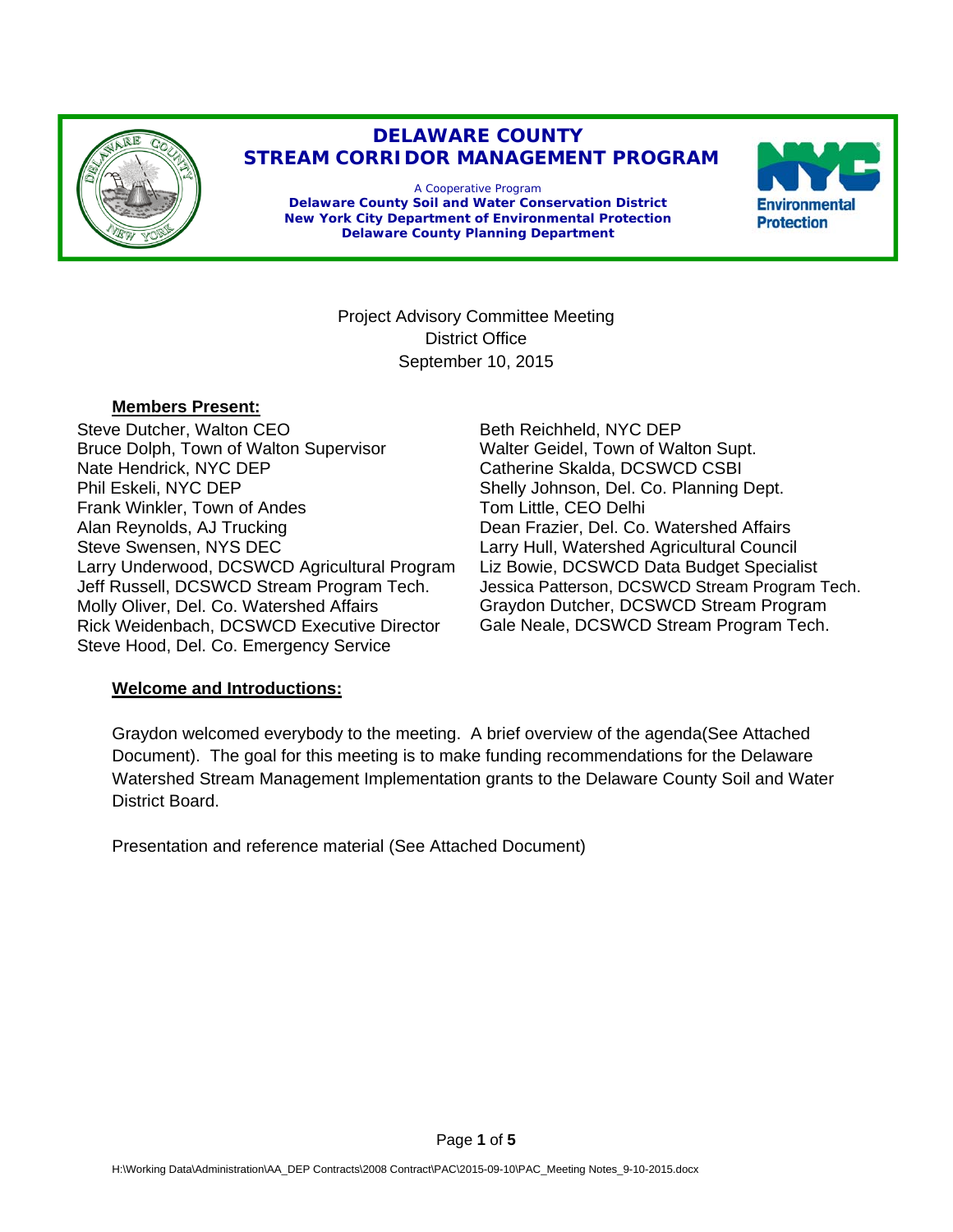### **Rank #1: Delhi River Walk**

- Submitted by the Village of Delhi
- The River Walk will include a trail which will be signed as part of a system of "prescription trails", a boat launch, fishing platform, pavilion, benches, trash and recycling receptacles.
- Funding Requested =  $$60,534.24$
- Shelly described the project that will start at Kingston Street and go to the Shire Pub. It is being installed in Phases with Phase 1 starting this year with the installation of the boat launch and a trail to the boat launch. Catskill Watershed Corporation is going to fund the stormwater and county parking lot retro fits, which will be part of Phase 2. Tom Little added that the Village is very excited about this project.

# **Rank #2: County Rt. 22 Streambank Stabilization**

- Submitted by the Department of Public Works
- The proposed project will stabilize a 600 foot reach of the East Brook stream that runs along the toe of the County Rt. 22 highway embankment.
- Funding Requested =  $$285,522$

### **Rank #3: Stockton Ave / South St Streambank Stabilization**

- Submitted by the Village of Walton
- The proposed project is to stabilize an embankment along the West Branch Delaware River that is resulting in loss of property to a private owner and settlement of a Village roadway.
- Funding Requested =  $$1,162,273$

## **Rank #4: Miller Ave. Culvert Replacement**

- Submitted by the Town of Bovina
- The Miller Ave. culvert is in poor condition and undersized
- Funding Requested = \$268,188

## **Rank #5: Carrol Hill Road Bridge Replacement**

- Submitted by the Town of Tompkins
- Funding will be used to replace a bridge structure that is deteriorating and if plugged with debris could over top Carrol Hill Road and impact County Rt. 27.
- Funding Requested =  $$190,014.80$

#### **Rank #6: East Brook Streambank Stabilization**

- Submitted by the Town of Hamden
- The project addresses erosion on approximately 75 feet of failing streambank along public roadway.
- Funding Requested =  $$66,366.60$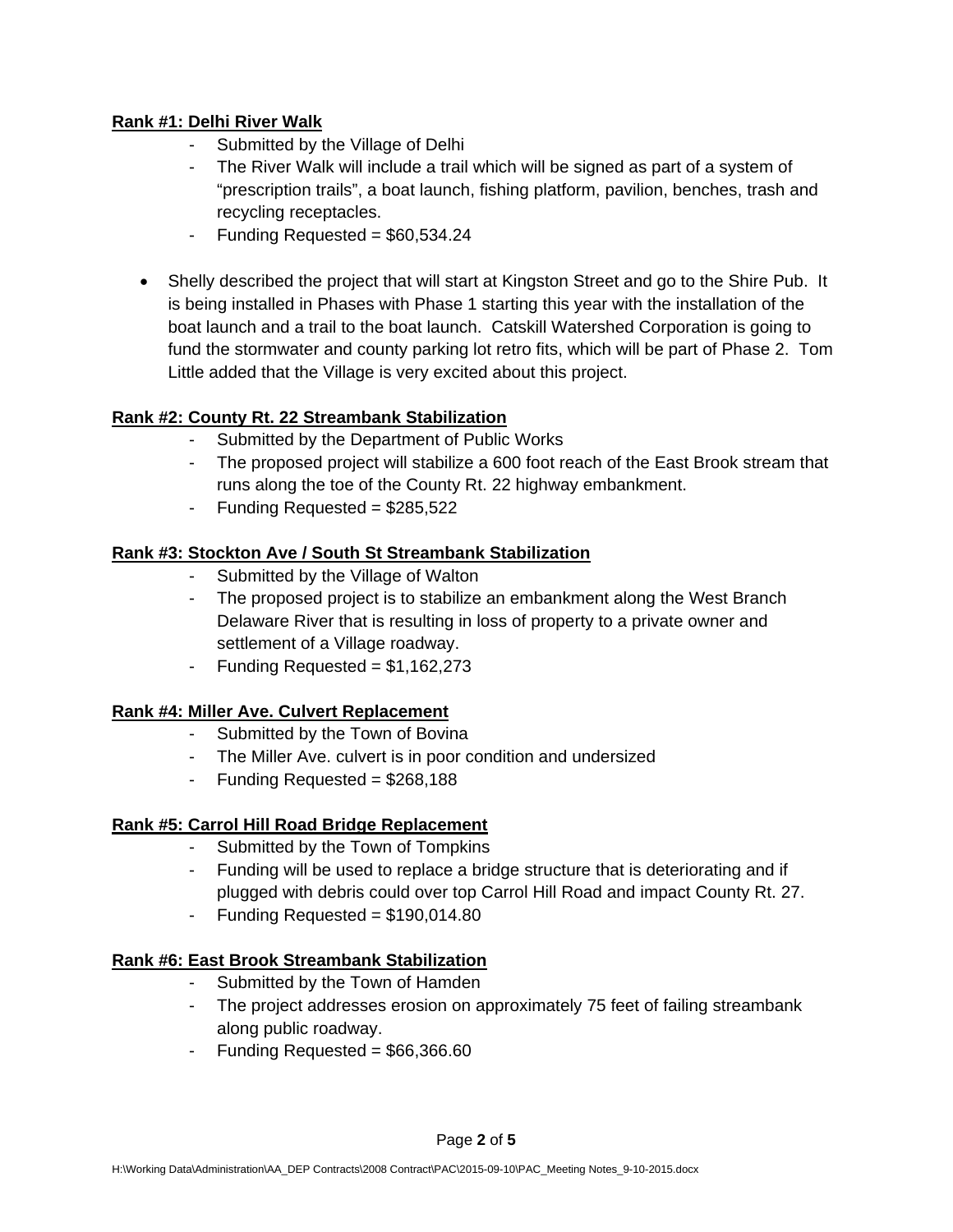### **Rank #7: Beers Brook Stream Restoration**

- Submitted by the Town of Walton
- Slope rock along Beers Brook placed in 2006 is being undermined and destabilized by stream bed erosion.
- Funding Requested =  $$31,645.24$

#### **Rank #8: Hardscrabble Stream Restoration**

- Submitted by the Town of Roxbury
- A destabilized stream bank on the outside bed of the river is contributing to excessive erosion of gravel bank.
- Funding Requested  $= $62,737.16$

## **Rank #9: John Tuttle Road Culvert Replacement**

- Submitted by the Town of Middletown
- Culvert is in poor condition and undersized. It is over topped frequently stressing infrastructure and massively eroding stream banks. There is a large gravel deposition at the inlet of the culvert and a large pool at the outlet giving greater instability to the stream crossing.
- Funding Requested =  $$249,170.98$

### **Rank #10: Town Brook Stream Restoration**

- Submitted by the Town of Stamford
- The Stream channel has widened and deposited material creating erosion on neighboring property.
- Funding Requested  $= $31,527.58$

#### **Rank #11: Close Hollow Road Stream Bed and Bank Restoration**

- Submitted by the Town of Andes
- The Town is proposing to reinforce the unstable bank on lower end of bridge. The shoulder of the road is slowly falling into the stream.
- Funding Requested  $= $53,095.40$

## **Rank #12: Grant Brook Wall Restoration**

- Submitted by the Village of Hobart
- The project will restore a rock wall and inlet to a municipal culvert. The restoration work will open the stream channel and rebuild the wall 2-3 feet away from the stream to allow for a more gradual approach to the culvert inlet.
- Funding Requested =  $$22,910.75$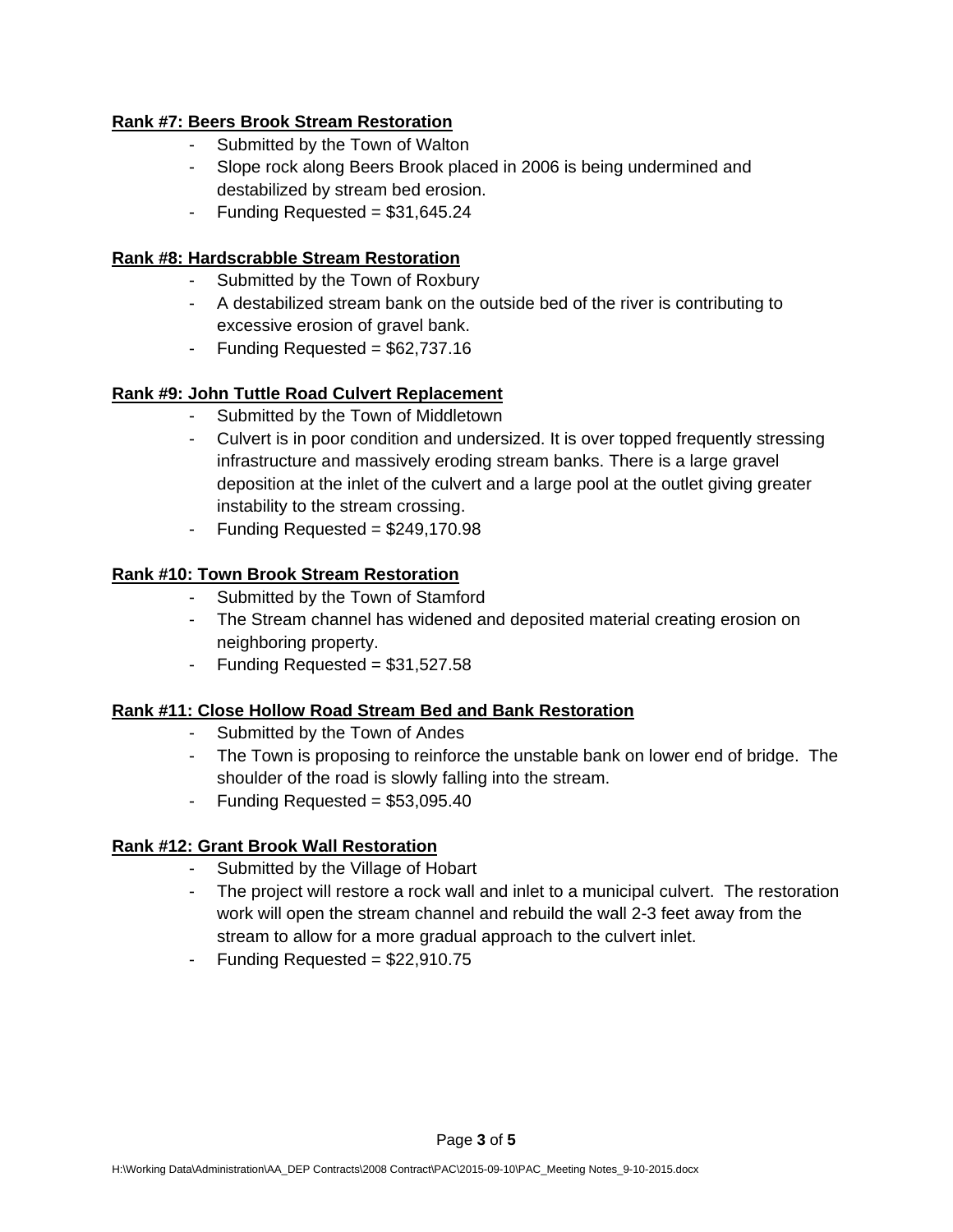### **Rank #13: Mill Brook Streambank Stabilization**

- Submitted by the Town of Hardenburgh
- To stabilization 50' high streambank failure that is vertical and approximately 450'lineal to protect downstream infrastructure (bridge and roadway).
- Funding Requested = \$89,661

### **Budgeting:**

There is a total of \$2 million in the budget to fund the Stream Management Implementation Program (SMIP) grants. The possibility of funding all the grants that were applied for this round would use up all the funding that is available for this 5-year contract.

- Molly asked about the in-kind service from the communities that are applying, if that was figured into the grant application.
	- o All in-kind service has already been figured into the grant. This amount is the funding requested.
- Shelly suggested to move some of these grants into other parts of the programs, such as CSBI.

PAC Recommendations for funding:

- Delhi River Walk discussion to utilize as much in-kind service as possible to reduce the cost of the project. Motion made to fund this grant, seconded and approved.
- County Route 22 Streambank Stabilization No discussion. Motion made to fund this grant, seconded and approved.
- Stockton Ave/South Street Streambank Stabilization There was concerns that the funding amount for this project would use up all the SMIP grant funding. A grant was applied for through the NYS DEC's Water Quality Improvement Project to do a cost share for this project. A motion was made to only fund the local share of grant if the WQIP grant is approved, but if there is no supplemental funding then to terminate this project in December. This motion was seconded and approved.
- Miller Ave Culvert Replacement –A grant was applied for through the NYS DEC's Water Quality Improvement Project to do a cost share for this project. A motion was made to fund the complete project, seconded and approved.
- Carrol Hill Road Bridge Replacement Discussion to modify the grant to pay for the engineer study that will determine the placement for the new structure. A motion was made to fund the engineer study, seconded and approved.
- East Brook Streambank Stabilization No discussion. Motion made to fund this grant, seconded and approved.
- Beers Brook Stream Restoration No discussion. Motion made to fund this grant, seconded and approved. Graydon suggested that in the future that a corridor management plan be completed on Beers Brook, Pines Brook and other tributaries that have been identified as problem sub-basins to provide a better solution instead of band-aide approaches.